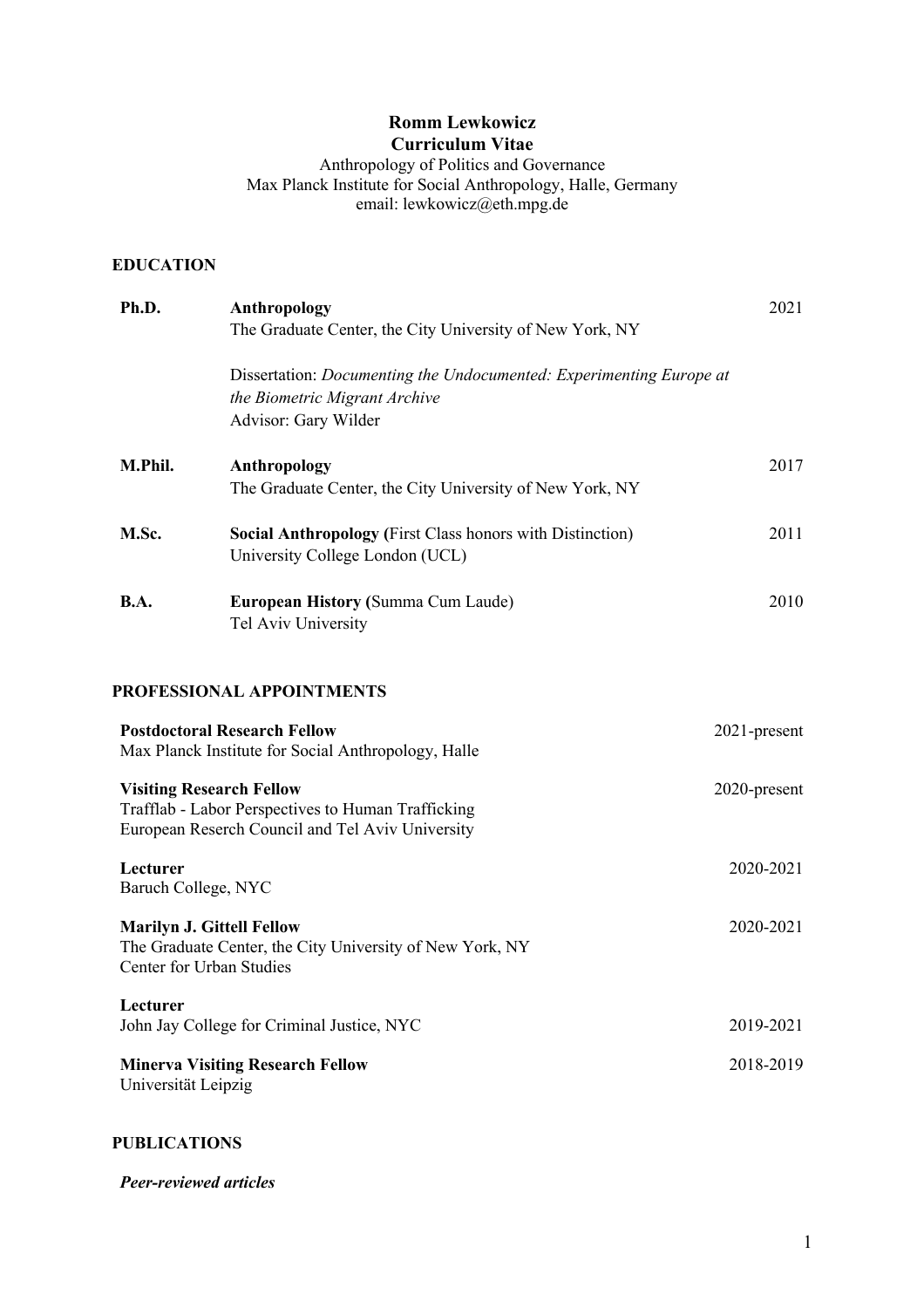| "Informal Practices in Illicit Border-Regimes: The Economy of Legal and Fake<br>Travel Documents Sustaining The EU Asylum System"<br><b>Migration Letters</b>                                                                  | 2021          |
|--------------------------------------------------------------------------------------------------------------------------------------------------------------------------------------------------------------------------------|---------------|
| "Capturing the Spirit of Bureaucratic Images: Photos, Biometrics and (Border)                                                                                                                                                  |               |
| Passing"<br>Visual Anthropology Review (in preparation)                                                                                                                                                                        | 2022          |
|                                                                                                                                                                                                                                |               |
| <b>Published essays</b>                                                                                                                                                                                                        |               |
| "Migration's Paper Trail: Fragments of a Passport Ethnography"<br>Moving Things: On the Materiality of Migration, Exhibition Catalogue,<br>University of Göttingen and the Museum Friedland, Wallstein Verlag<br>(forthcoming) | 2022          |
| "Seeking Asylum in Europe? Informality is the Path to Legality"<br>National Center of Competence in Research - The Migration-Mobility Nexus                                                                                    | May 2021      |
| "All White People Still Look the Same to Me" (with Ariel Efraim Ashbel)<br>View.Vol. 28                                                                                                                                        | February 2021 |
| "Before Cisgender"<br>Queerhana: Utopia Now. NGbK, Neue Gesellschaft für Bildende Kunst.                                                                                                                                       | 2017          |
| "Antigone, Resistance Complexe, Une critique de l'ouvrage de Judith Butler<br>Antigone, la parenté entre vie et mort"<br>Filiatio, Vol. 6 [French]                                                                             | 2012          |
| <b>AWARDS</b>                                                                                                                                                                                                                  |               |
| <b>External</b>                                                                                                                                                                                                                |               |
| <b>Minerva Doctoral Research Award</b><br>Max Planck Society                                                                                                                                                                   | 2018-2019     |
| <b>International Dissertation Research Fund Fellowship (IDRF)</b>                                                                                                                                                              |               |
| Social Science Research Council                                                                                                                                                                                                | 2017-2019     |
| <b>Internal</b>                                                                                                                                                                                                                |               |
| COVID-Affected Research Agenda Grant                                                                                                                                                                                           |               |
| The PublicsLab<br>The Graduate Center, the City University of New York                                                                                                                                                         | 2021          |
|                                                                                                                                                                                                                                |               |
| Marilyn J. Gittell Dissertation Fellowship Award                                                                                                                                                                               |               |
| The Graduate Center, the City University of New York                                                                                                                                                                           | 2020-2021     |
| Writing Across the Curriculum Fellowship                                                                                                                                                                                       |               |
| <b>Brooklyn College</b>                                                                                                                                                                                                        | 2019-2020     |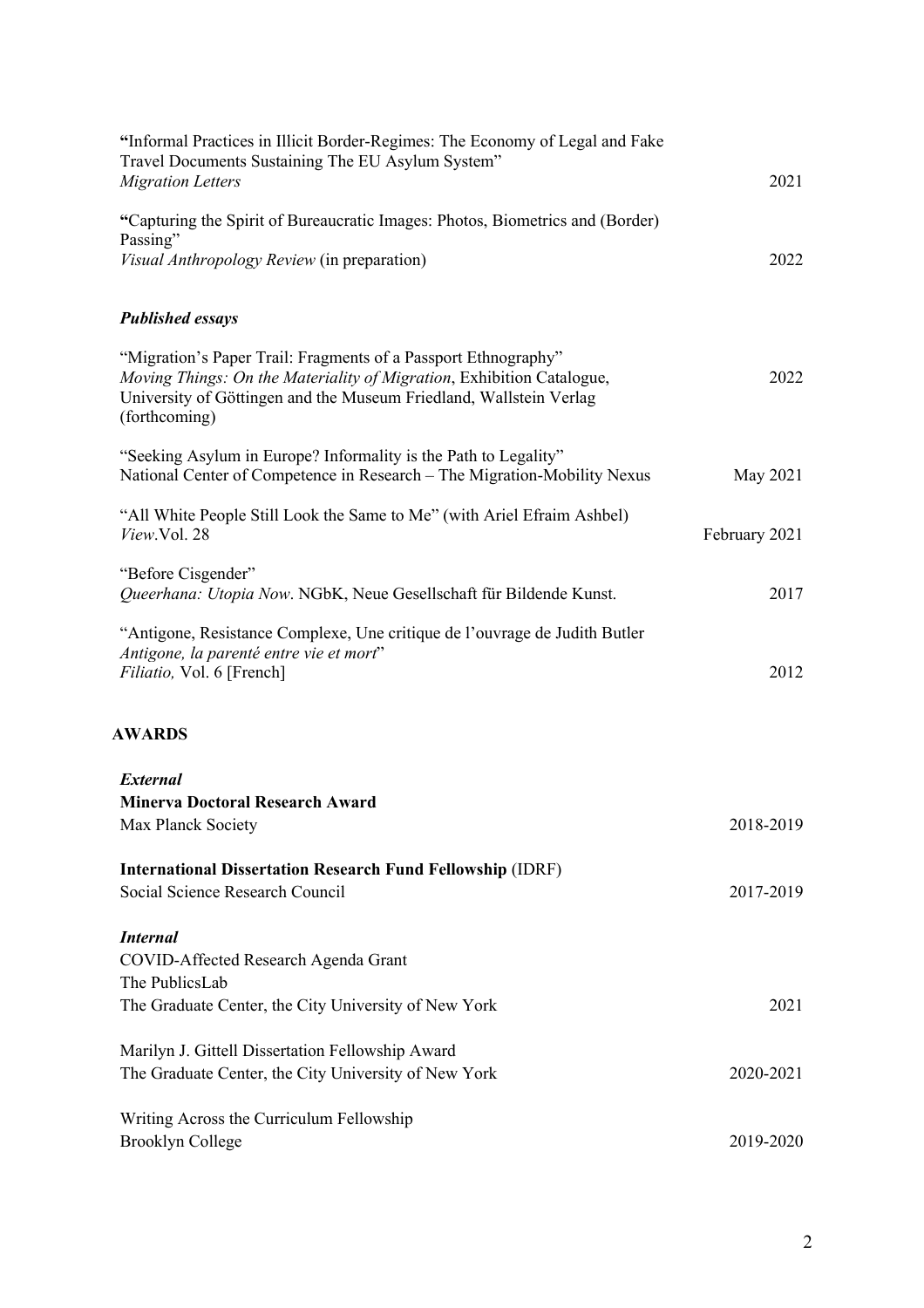| Eric Wolf Fund Award for Summer Research<br>The Graduate Center, the City University of New York                     | 2017        |
|----------------------------------------------------------------------------------------------------------------------|-------------|
| Doctoral Dissertation Student Fellowship (declined)                                                                  |             |
| The Committee on Globalization and Social Change                                                                     |             |
| The Graduate Center, the City University of New York                                                                 | 2017        |
|                                                                                                                      |             |
| The Graduate Center Fellowship                                                                                       |             |
| The Graduate Center, the City University of New York                                                                 | 2013-2017   |
| Nathan and Lily Silver Award for Academic Merit                                                                      |             |
| Tel Aviv University                                                                                                  | 2009        |
| <b>TEACHING EXPIRIENCE</b>                                                                                           |             |
| <b>Baruch College</b>                                                                                                |             |
| Lecturer: "Introduction to Anthropology" (ANT/SOC 101)                                                               | 2020-2021   |
|                                                                                                                      |             |
| John Jay College<br>Lecturer: "Sex and Culture" (ANT/PSY/SOC 210)                                                    | 2019-2021   |
|                                                                                                                      |             |
| Hunter College                                                                                                       |             |
| Lecturer: "Sexuality: Anthropological Perspectives" (30152)                                                          | 2015-2017   |
| <b>Section Leader: "Introduction to Anthropology"</b>                                                                | 2014-2015   |
| <b>SELECTED PAPER PRESENTATIONS</b>                                                                                  |             |
| "Migration in the Age of Biometric Identification: Europe as Case-Study"                                             |             |
| Frances Brody Lecture Series, Tel Aviv University, Israel (forthcoming)                                              | Dec, 2021   |
| "Porous borders, flexible skins: Bodily responses to biometric surveillance of<br>migrants in Europe"                |             |
| Situated AI – Global Ethnographies of New Technologies in Policing and Justice                                       | Dec, 2021   |
| Workshop, Max Planck Institute for Social Anthropology, Halle, Germany<br>(forthcoming)                              |             |
| "Capturing the Spirit of Bureaucratic Images: Photos, Biometrics and (Border)                                        |             |
| Passing"                                                                                                             |             |
| American Anthropological Association (AAA) Meeting, Baltimore (MD)<br>(forthcoming)                                  | Nov, 2021   |
|                                                                                                                      |             |
| "Flight and Asylum in today's Europe"<br>Weltmuseum Vienna, Austria (forthcoming)                                    | Nov, 2021   |
|                                                                                                                      |             |
| Participant. Panel: 'Do All White People Still Look the Same to You?"                                                |             |
| Jasna 10 - The Warsaw Political Criticism Center. Poland                                                             | March, 2021 |
| "My Passport Arrived in Europe Before Me:' The Materiality of Bodies and                                             |             |
| Papers in the Quest for Asylum in the EU"<br>The European Association of Social Anthropology Annual Meeting, Lisbon, |             |
| Portugal                                                                                                             | July, 2020  |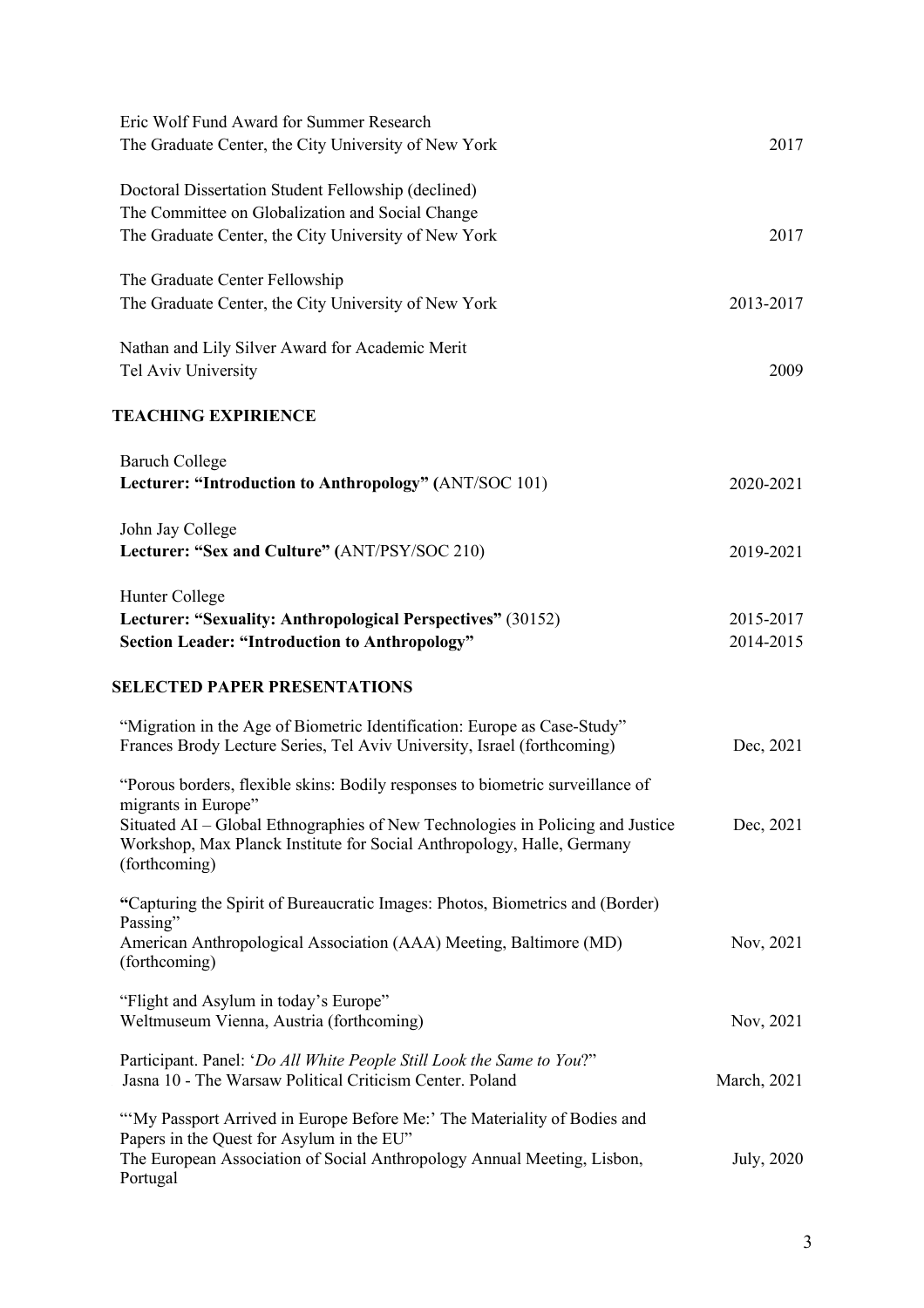| "Treacherous Papers: The Fickle Value of Legal Documents in the Quest for<br>Obtaining Asylum in the EU"<br>Law and Society Annual Meeting, Denver (CO) (cancelled due to COVID-19)                                                           | May 2020      |
|-----------------------------------------------------------------------------------------------------------------------------------------------------------------------------------------------------------------------------------------------|---------------|
| "Breaking the Fingerprints: Biometric resistance, Finger Mutilation, and The<br>Ethnographic Imagination"<br>The American Ethnological Society Conference, Austin (TX) (cancelled due to<br>$COVID-19$                                        | March 2020    |
| ""My passport arrived in Europe before me": The Diverging Routes of Bodies<br>and Documents"<br>The University of Central Lancashire, Preston (UK)                                                                                            | February 2020 |
| "The Moral Economy of Illicit Biometric-Paper Trade in the EU"<br>Leibniz Zentrum Moderner Orient, Berlin (Germany)                                                                                                                           | May 2019      |
| "What is a Passport and Why Can I Not Buy One?' Notes on The Economy of<br>Fake and Authentic Travel Documents Sustaining The EU Asylum System"<br>Governance and Processes of Bureaucratization Workshop, University of Leipzig<br>(Germany) | January 2019  |
| "Zionism and the 'Postnational Turn:' Between Immigration Denial and the<br>Repudiation of Exile"<br>School University of London (UK)                                                                                                         | Sep 2018      |
| "Israel, Refugees and the Return of the Biblical Flood"<br>University of Wroclaw (Poland)                                                                                                                                                     | Sep 2017      |
| "Towards an Anthropology of the Passport"<br>Refugee Rights Clinic, Buchman Faculty of Law, Tel Aviv University (Israel)                                                                                                                      | April 2017    |
| "Against Aboutness: Magical Urgency, Material Agency and the Archive"<br>Academy of Fine Arts Dresden, (Germany)                                                                                                                              | Jan 2017      |
| "Flood of People Upon the Land: Refugees, Ecological Apocalypse and the<br>biblical "Deluge" in Western Eschatological Anxieties"<br>American Anthropological Association (AAA) Meeting, Denver (CO)                                          | Nov 2015      |
| "My Longing for the Muzhik- Gay Emancipation from the Standpoint of its<br>Non-Liberal Victims"<br>An Other Sex Conference, Ben Gurion University of the Negev (Israel)                                                                       | May 2012      |
| "De-Askenizing Zionism: Right of Return to Europe and a Sustainable Jewish<br>Future in the Middle East"<br>7th Berlin Biennale for Contemporary Art, Berlin (Germany)                                                                        | May 2012      |
| <b>ACADEMIC SERVICE</b>                                                                                                                                                                                                                       |               |
| Reviewer<br><b>Migration Letters</b>                                                                                                                                                                                                          | 2021          |
| <b>Manuscript Reviewer</b><br>"Creative Teaching and Learning in Anthropology" and "Anthropology of Stuff"<br>series, Routledge-Taylor and Francis                                                                                            | 2017          |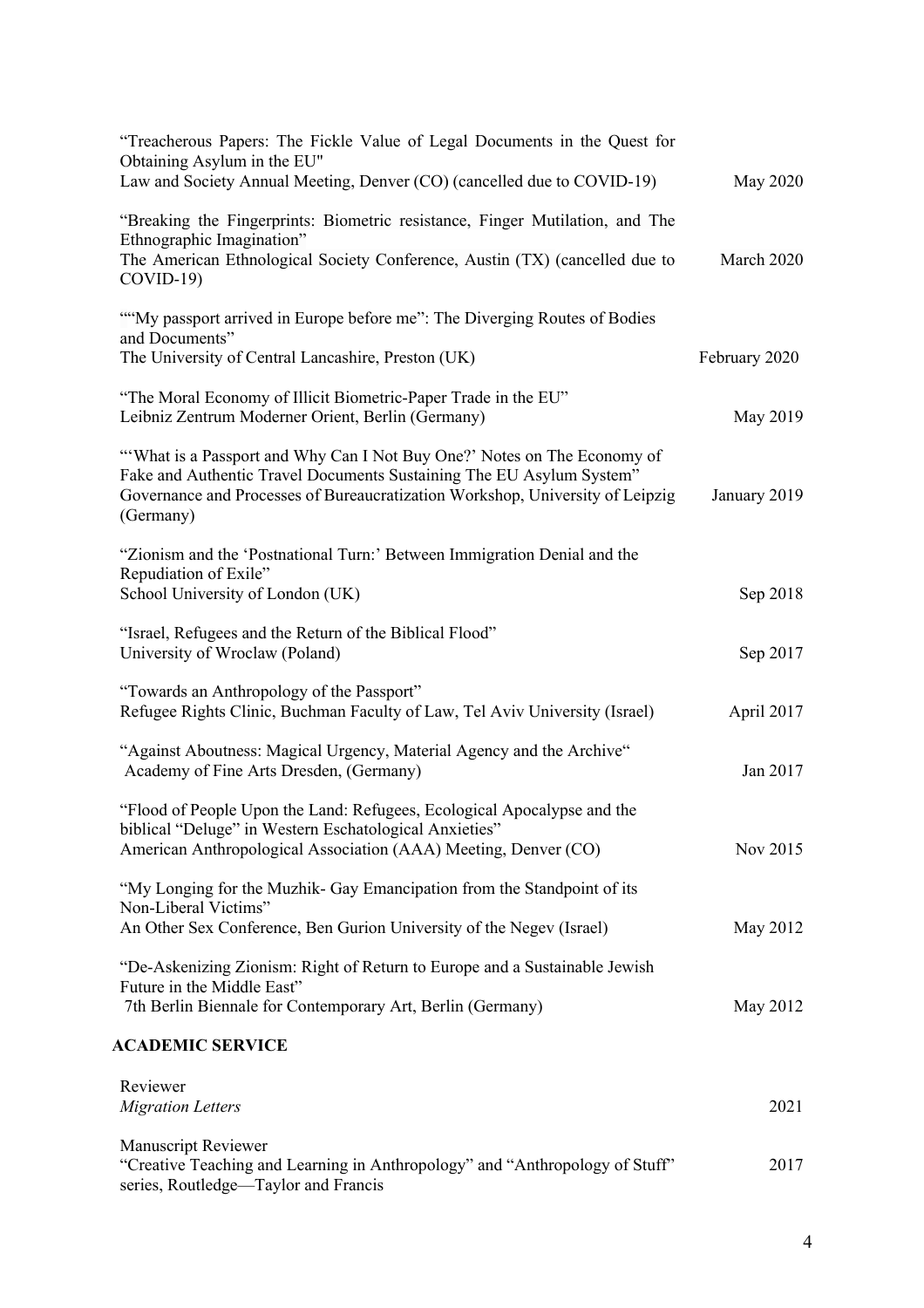#### **MIGRANT ADVOCACY WORK**

| <b>Education Coordinator</b><br>Imagine: Refugee Education and Community Center, Chios (Greece)                                                                                                                                                                               | 2018             |
|-------------------------------------------------------------------------------------------------------------------------------------------------------------------------------------------------------------------------------------------------------------------------------|------------------|
| Researcher, Africa Team<br>Asylos: Research for Asylum. Brussels (Belgium)                                                                                                                                                                                                    | 2012-2013        |
| Research and Advice volunteer<br>Detention Action, London (UK)                                                                                                                                                                                                                | 2012-2013        |
| Identity Claims Coordinator, Asylum Application Assistance Project.<br>African Refugee Development Center, Tel Aviv (Israel)                                                                                                                                                  | 2011             |
| <b>Public Policy Manager</b><br>Hotline for Refugees and Migrants, Tel Aviv (Israel)                                                                                                                                                                                          | 2006-2010        |
| <b>CREATIVE WORK</b>                                                                                                                                                                                                                                                          |                  |
| <b>Curatorial Advisor</b><br>Moving Things: On the Materiality of Migration Exhibition Catalogue, Museum<br>Friedland (Germany) (forthcoming)                                                                                                                                 | 2022             |
| Dramaturgy and Concept<br><b>Phenomenology of Disappearance</b> . Video Performance and installation by Ariel<br>Efraim Ashbel and Friends. Nationaltheater Mannheim; Premierentage, Innsbruck.                                                                               | <b>July 2020</b> |
| <b>Research and Concept Development</b><br>No Apocalypse Not Now. Theater performance by Ariel Efraim Ashbel and Friends.<br>Presentations: Steirischerherbst Festival, Graz; Hebbel am Uffer, Berlin; Kampnagel,<br>Hamburg; FFT, Düsseldorf                                 | Oct 2019         |
| <b>Research and Concept Development</b><br>Do The Right Thing, Emergent Emergencies. Theater performance by Ariel Efraim<br>Ashbel and Friends. 100 Years of Bauhaus Project. Hebbel am Uffer, Berlin.                                                                        | Nov 2018         |
| <b>Research and Concept Development</b><br>The Empire Strikes Back. Theater performance by Ariel Efraim Ashbel and Friends.<br>Presentations: Hebbel am Uffer, Berlin; Kampnagel, Hamburg; Spielart Festival,<br>Munich; Impulse Festival, Düsseldorf; Donau Festival, Krems; | June 2015        |
| <b>Research and Concept Development</b><br>All White People Look the Same To Me, an Experiment in Fictional Anthropology.<br>Presentations: Hebbel am Uffer, Berlin; Kampnagel, Hamburg; FFT, Duesseldorf;<br>Gessneralle, Zurich                                             | May 2013         |
| PUBLIC DIALOGUE AND MEDIA CITATIONS (selection):                                                                                                                                                                                                                              |                  |
|                                                                                                                                                                                                                                                                               |                  |

Heublein, L (2020, May 19). Theater as »Dark Ecology«. *PW Magazine* Baigger, K (2015, January 22). Ein neuer Flirt mit den Grenzen. *The Neue Zürcher Zeitung* [German] Georgen, A (2014, January 9). Le Mémorial de l'Holocauste de Berlin a été profané. *Slate* [French] Öztürk, A (2013, March 13). 'Anma, soğuk yenen bir yemektir.' *Agos* [Turkish] Moylan, B (2013, February 1). Why Are Gays Taking Grindr Photos at a Holocaust Memorial?. *Vice* Zychowicz (2010, January 12). Izrael buduje kolejny mur wzdłuż swoich granic. *Rzeczpospolita* [Polish] Friedman, R (2009, December 21). Oz inspectors accused of raiding Tel Aviv church, *Jerusalem Post*